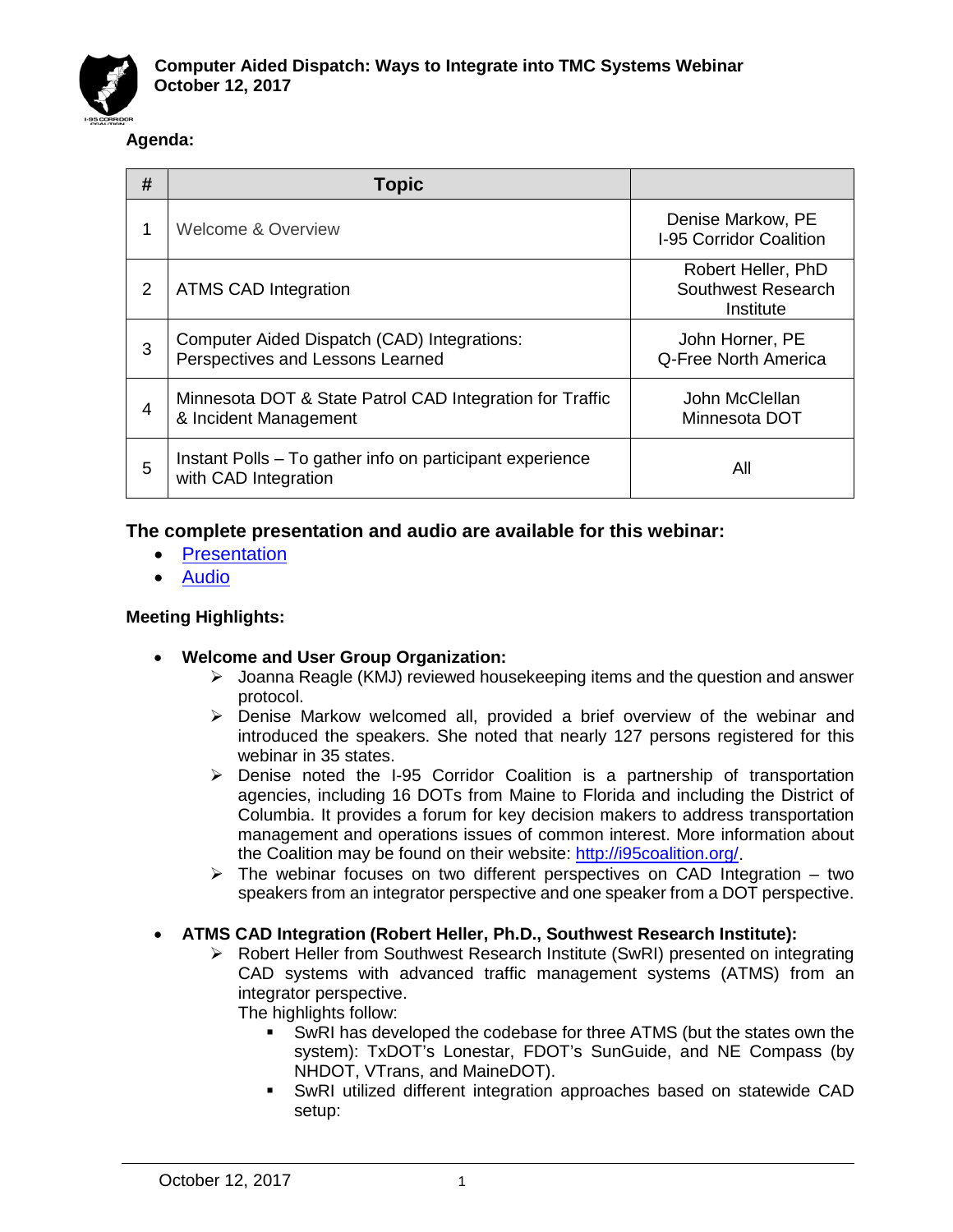

- o For FDOT, the CAD interface had to process multiple CAD update files from each different highway patrol troop and then distribute to each SunGuide installation
- o For NHDOT, they directly connected the NE Compass ATMS to the single state highway patrol CAD system.
- The CAD operator would see an alert, create an event, and update fields as necessary. At that point, the ATMS will manage the event (one way). CAD can update the ATMS but the ATMS can't update CAD.
- Robert noted some common issues in ATMS integration:
	- o Documentation Errors<br>■ Field Names
		- Field Names
		- **Field Order**
		- **Field Format**
		- Changes to Closed Events
		- **•** Connection Information
		- o CAD Operations Issues
			- Roadway Names
				- **Latitude/Longitude Accuracy**
				- **Street Addresses**
				- Abbreviations
		- o Update Frequency
- Robert also noted some strategies to increase the probability of success in an integration:
	- o Coordinate schedules between CAD team and ATMS team
	- o Give your integrator access to test CAD feeds
	- o Realize that there are two contracting agencies and two developers
	- o Determine specific points-of-contact at each agency for information exchange
- $\triangleright$  During and following the presentation, the following questions were discussed:
	- Denise Markow (I-95 CC): Asked what first three steps state agencies should take to begin integration. *Robert Heller (SwRI) suggested getting your ATMS vendor involved early, assessing whether information from your CAD system is useful/timely as-is, and finally assessing what kinds of roadblocks might exist in the data feed.*
	- Mike Juliano (NJDOT): Asked how long it took to integrate from concept to completion. *Robert Heller (SwRI) noted that it was a two-year effort for both NHDOT and FDOT, but that included other pieces. For just CAD integration, integration is estimated at four to six months.*
	- Dave Wolfe (Drive Engineering): Asked if there were any institutional barriers or if any Memoranda of Understanding (MOU) were utilized. *Robert Heller (SwRI) noted that communications with the CAD vendors was a roadblock because all communication was routed through a single police officer. There were no formal MOUs in place.*
	- Mike Juliano (NJDOT): Asked if there were any issues with structured data vs. operator freehand data. *Robert Heller (SwRI) noted that freehand data was sometimes an issue but noticed that CAD operators generally developed a standardized shorthand so utilizing that data was sometimes possible. ATMS wasn't just autogenerating events from CAD data, ATMS operators would look at the CAD event to determine what freehand data was relevant as they created the ATMS event.*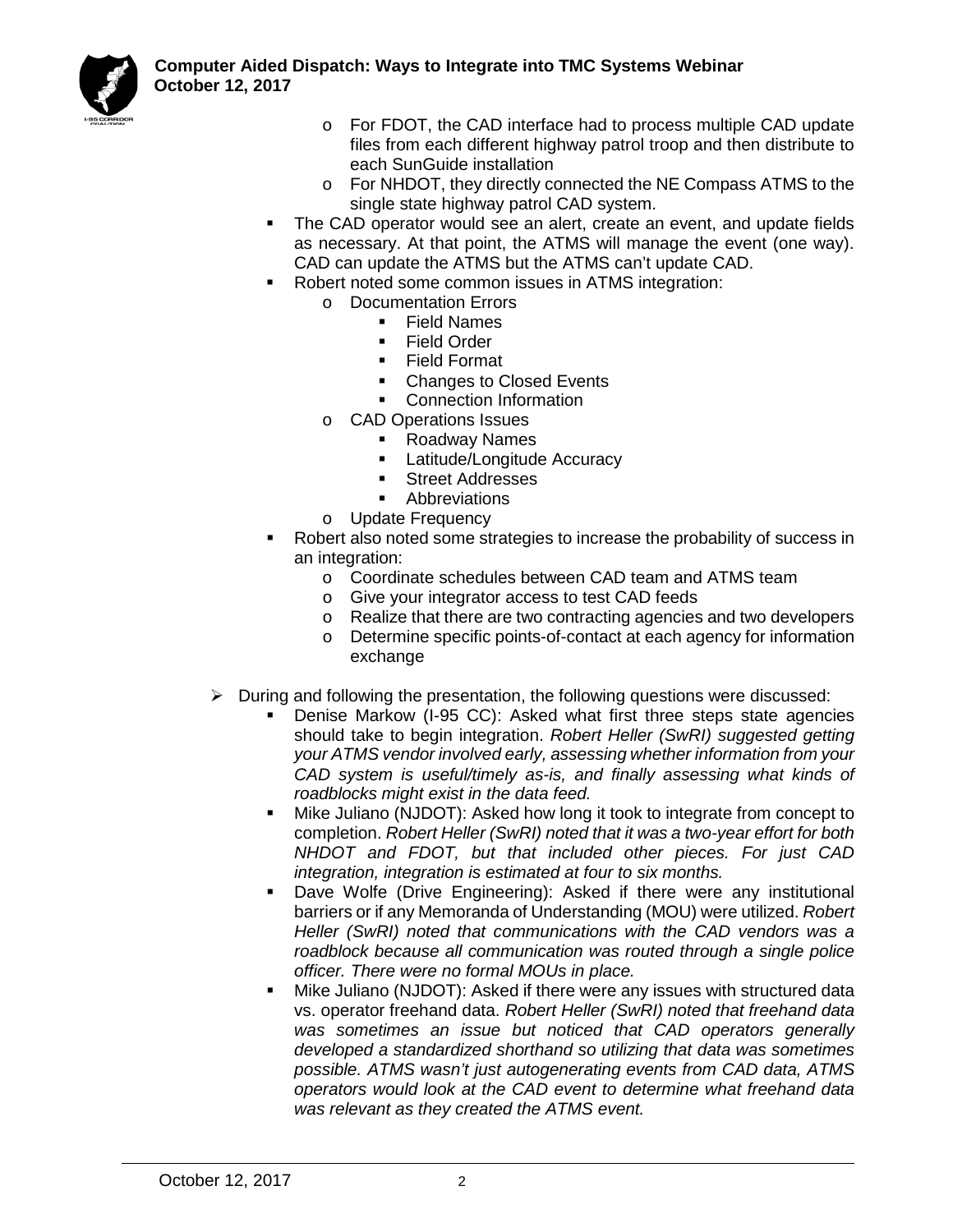

- Ben Pecheux (Aemcorp): Asked what percentage of CAD events were added to ATMS. *Robert Heller (SwRI) did not have figures on how many CAD events were being processed into ATMS.*
- **Computer Aided Dispatch (CAD) Integrations: Perspectives and Lessons Learned (John Horner, PE., Q-Free North America):** 
	- John Horner presented on Q-Free's experience integrating CAD and ATMS systems and the lessons learned in their 40 integrations with 12 different vendors in two states. The highlights follow:
		- CAD-ATMS integration has a lot of value:
			- o Incident detection increases (up to 88% of crash discovery in Virginia was through Virginia State Police CAD)
			- o 34% reduction in clearance time on I-95 in Virginia
			- o Better communication and awareness
		- **Where data can be obtained:** 
			- o Law enforcement responsibility is generally a patchwork as far as jurisdiction and roadway segments
			- o Look for existing integrations and similar CAD vendors
		- How to get the data:
			- o Understand cultural differences between organizations
				- Law enforcement focuses on operations, DOTs focus on analytics/engineering
				- **Data sensitivity issues and personally identifying** information (PII) – most CAD exports contain this and it needs to be filtered, even the freeform text fields
				- **-** Reiterate that integration will not affect existing 911 operations – bring your own hardware/virtual machines, use strong encryption and use only outbound connections
				- **Look for law enforcement individuals with traffic incident** management training
				- Don't let your IT department take over the project
				- **Consider institutional agreements**
		- How to use the data:
			- o Have appropriate expectations
				- Some of the data is unverified
				- 911 is unconcerned with traffic management (generally won't enter closed lanes into CAD)
				- **Integration may be the best cost/benefit ratio for incident** detection
		- **Success Factors** 
			- o Need a good balance of filters
				- **Maintains security**
				- **Doesn't overwhelm the TMC but has all relevant data**
			- o Plan for maintenance/upgrades
				- Have a process for paying for it
	- $\triangleright$  During and following the presentation, the following questions were discussed:
		- Mike Juliano (NJDOT): Asked if filtering issues exist when combining CADs across state into one ATMS. *John Horner (Q-Free) noted that filtering was done at each CAD location so information doesn't leave that silo.*
		- Dave Wolfe (Drive Engineering): Asked how the CAD integration managed a 34% decrease in clearance time? *John Horner (Q-Free) noted that there*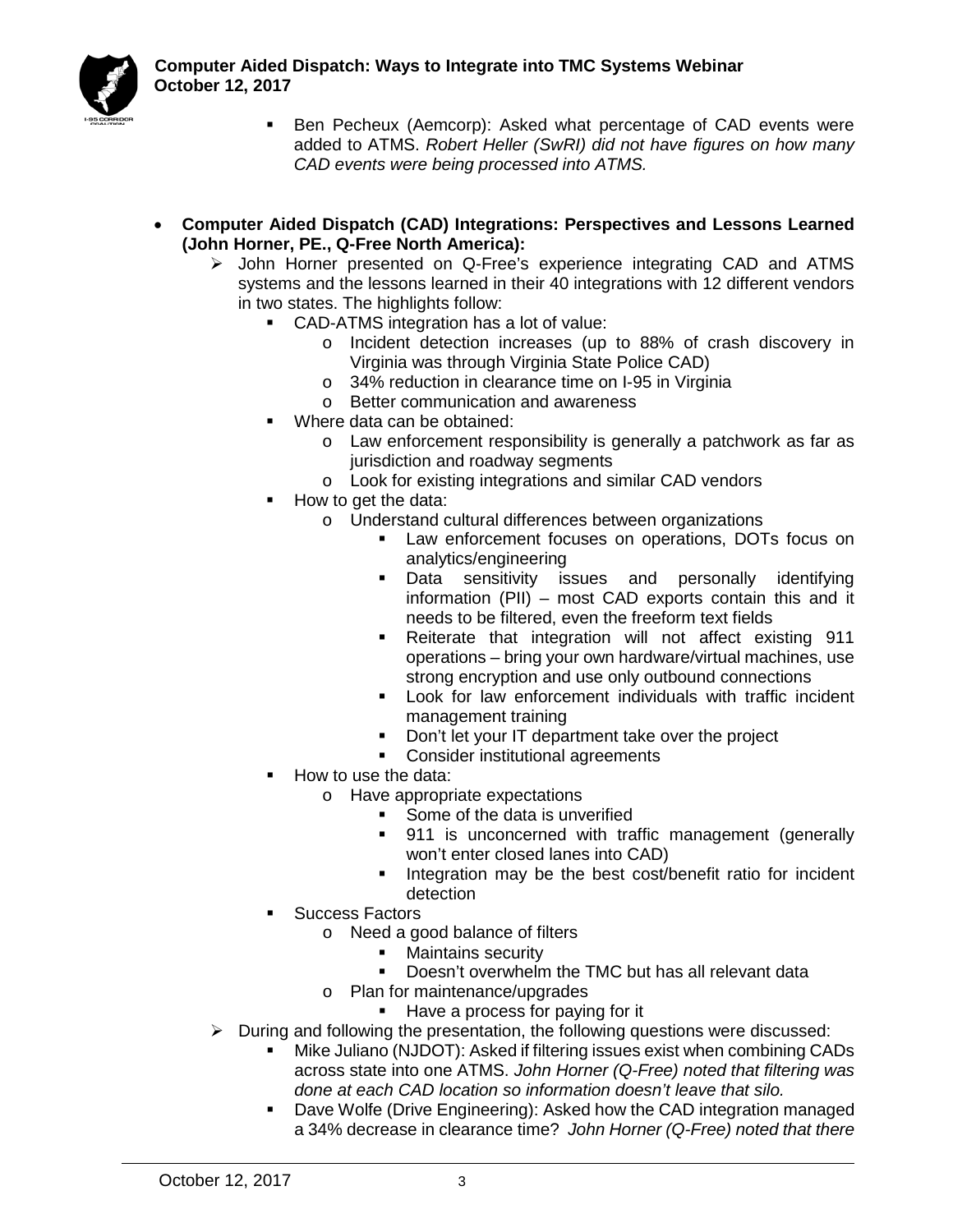

*were likely two factors: it gives a better idea of incidents actually happening and quick-clearing incidents were now being logged for metrics.*

- Earl Sharp (Virginia DOT): Asked whether or not there was integration efforts with next-generation 911. *John Horner (Q-Free) noted that he wasn't aware of any sustained efforts yet.*
- **Minnesota DOT & State Patrol CAD Integration for Traffic & Incident Management (John McClellan, Minnesota DOT):** 
	- John McClellan presented on Minnesota DOT's CAD-ATMS integration. The highlights follow:
		- Incident management has been a major priority for MNDOT in the last 15 years, especially in metropolitan areas. They want awareness on every incident on the metropolitan freeway systems.
		- MNDOT first fully integrated TMC with CAD in 2008.
		- 72% of TMC events come from the state patrol (compared to 9% for TMC cameras) – this saves a lot of effort for TMC operators because CAD operators are already entering events
		- TMC operator workstations have an ATMS screen, a CAD screen, camera and radio stations. Training is easy because interfaces are point-and-click, drag-and-drop.
		- The TMC gets a linked copy of traffic related events crated by the state patrol dispatcher, but the TMC is firewalled off from the criminal justice interface so they receive no PII.
		- TMC uses the CAD-ATMS integration for real-time incident management, awareness, less duplication of data, increased coordination with state police.
		- Building relationships with different stakeholders is the easiest way to move the integration along.
	- $\triangleright$  During and following the presentation, the following questions were discussed:
		- Denise Markow (I-95 CC): Asked if crowdsourced data is actually a better cost/benefit measure for incident detection. *John McClellan (MNDOT) noted that Waze data was better than nothing – but there is a lot of incident duplication and errors in classification. It helps with incidents that stop traffic but don't generate CAD events (slowdowns not related to crashes, etc.)*
		- Paul Keltner (WSDOT): Asked if landmarks were used for common name location? *John McClellan (MNDOT) noted that most locations were entered as a common place name which will then be snapped to a latitude/longitude (e.g. east I-94 at Cedar Ramp will snap to a specific latitude/longitude).*
		- Jeremy Borden (ALDOT): Asked whether or not there were legal concerns with recording TMC cameras. *John McClellan (MNDOT) said they make recordings public for four days – all requests are handled equally – and MNDOT gets about one to ten requests per day for the metropolitan area.*
		- Paul Krisavage (CTDOT): Asked if there were statewide GIS or basemaps. Robert Heller (SwRI) noted that FL and NH Compass used a single basemap provided by their respective DOT. *John McClellan (MNDOT) noted that they use TomTom as a basemap for CAD and the ATMS uses OpenStreets.*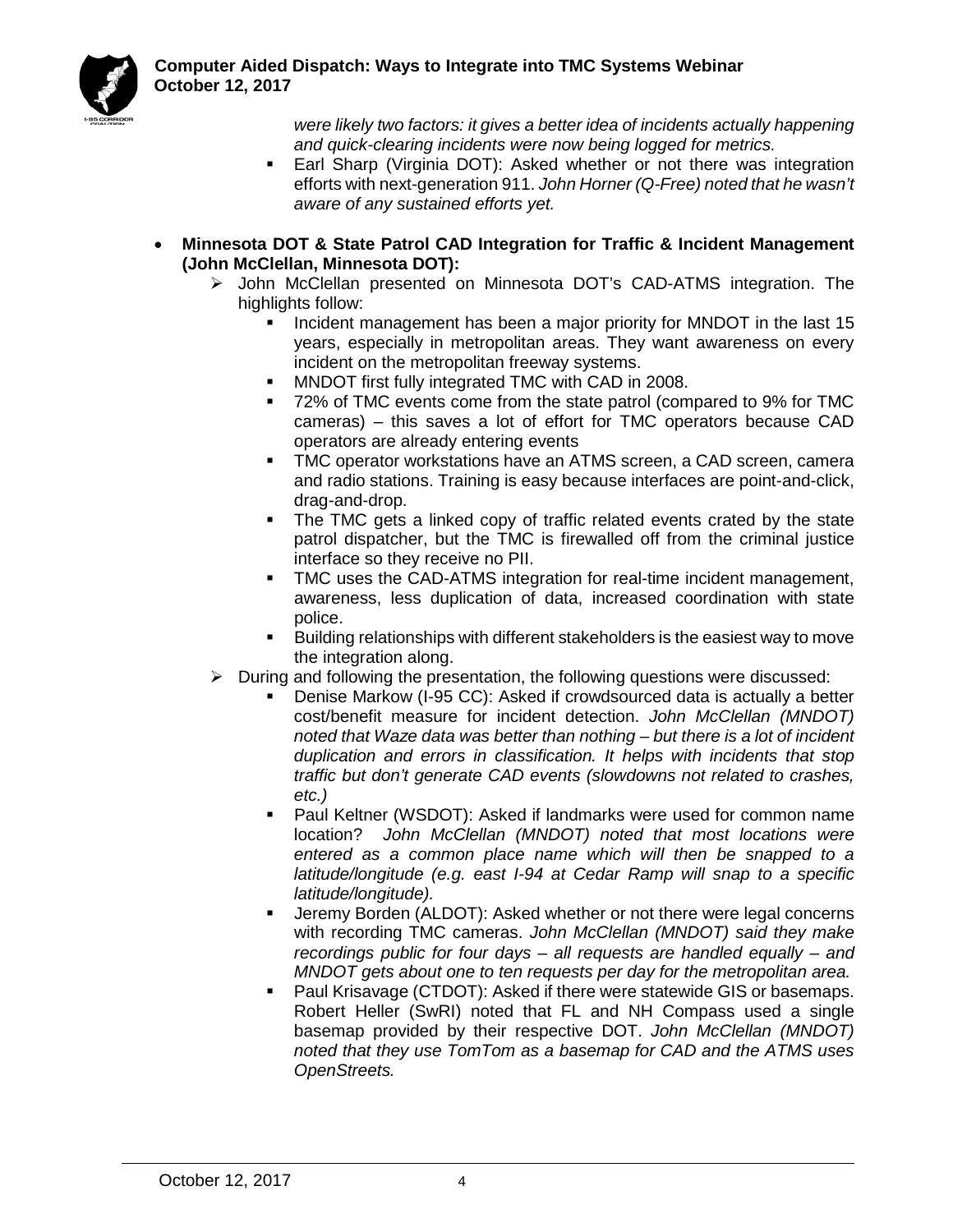

#### **Computer Aided Dispatch: Ways to Integrate into TMC Systems Webinar October 12, 2017**

#### **Polling:**

The audience was polled with the following questions. The responses are provided.

#### **Question 1 - Have you done CAD integration with your ATMS or TMC systems?**

77% - No 23% - Yes



## **Question 2 - Why integrate CAD into your system? (Check all that apply)**

- 87% Improve incident response and quicker clearance
- 94% To receive timely data from incident responders
- 77% To automate data input
- 81% To improve data to populate our traveler information systems
- 26% We had no real-time source for incident data in our current system

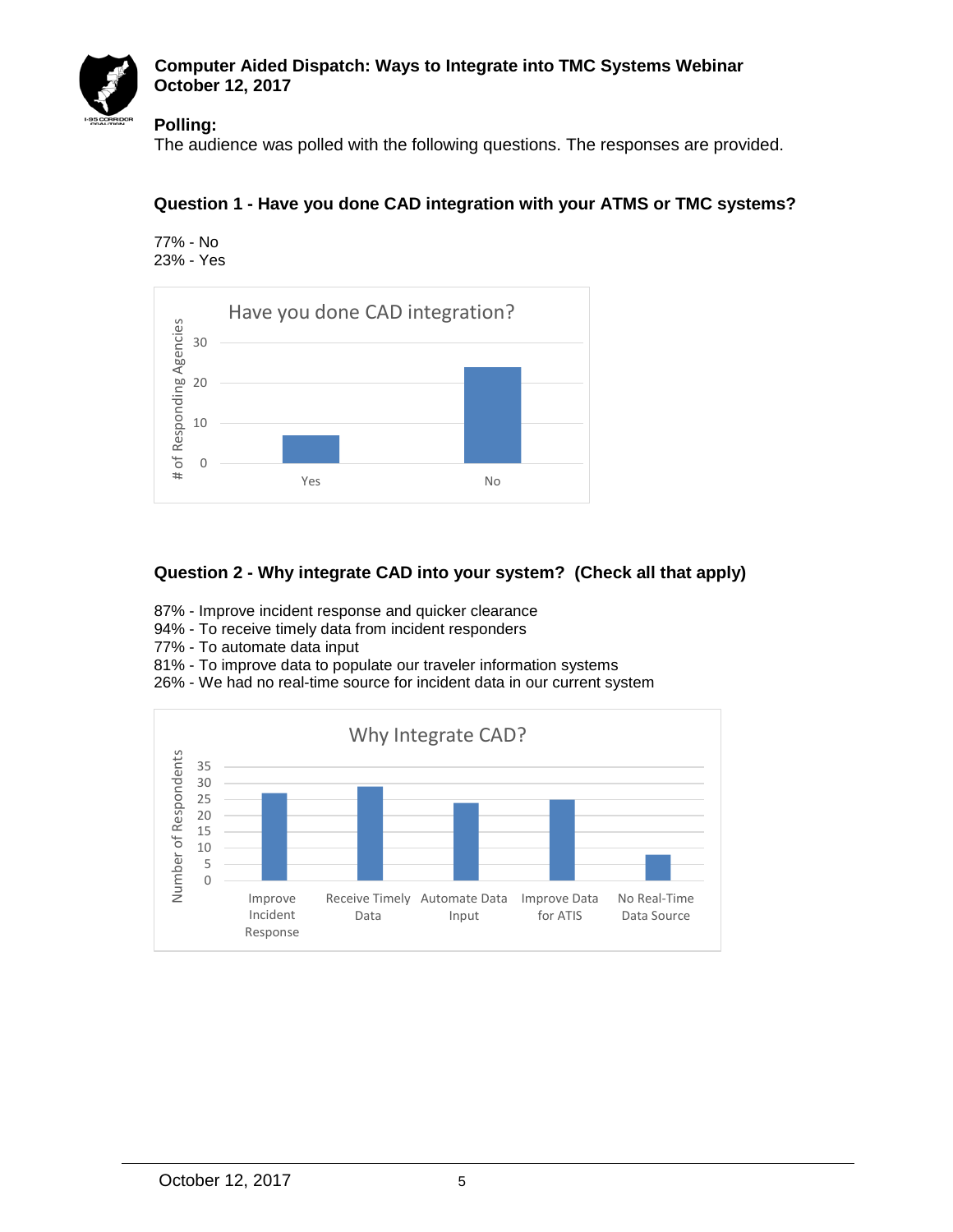

**Question 3 - What have you encountered as, or feel are, the obstacles to integrating the data?** 

**(Check all that apply)**

61% - Cost

- 82% Law Enforcement Sensitivity
- 39% Lack of Stakeholder Interest and Involvement
- 25% Not sure how to proceed
- 43% Obstacles with outside IT Agency



# **Question 4 - What is your preferred method of CAD integration?**

- 58% A direct link to our ATMS and/or TMC system 23% - The use of an integration software/system
- 19% Not Sure

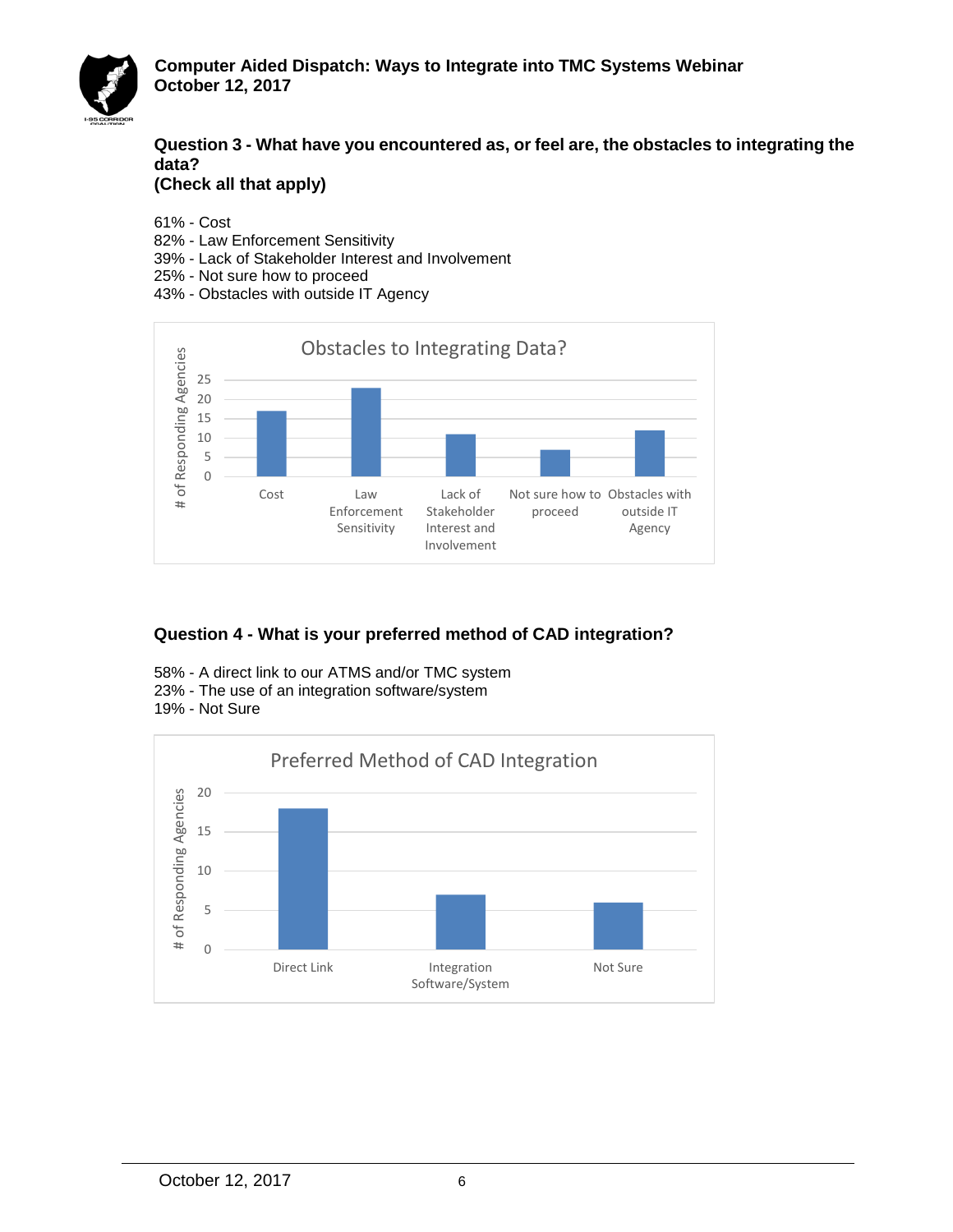

#### **Computer Aided Dispatch: Ways to Integrate into TMC Systems Webinar October 12, 2017**

**Question 5 - The traffic system technology for your agency is…**

56% - run by a mixture of several entities 33% - run by your organization completely 7% - run by a consultant 4% - run by a separate state IT agency



#### **Wrap Up:**

Denise thanked all participants and speakers for their participation.

## **Questions/Contacts**:

General Questions regarding the webinar or the I-95 Corridor Coalition – Denise Markow, I-95 Corridor Coalition TSMO

- 301-789-9088
- [dmarkow@i95coalition.org](mailto:dmarkow@i95coalition.org)

Presenter Contacts –

Robert W. Heller, Ph.D., Program Director, Southwest Research Institute

• robert.heller@swri.org

John Horner, PE, Q-Free North America

- 757-335-0181
- [john.horner@q-free.com](mailto:john.horner@q-free.com)

John McClellan, Freeway Operations Supervisor, MNDOT RTMC

- 651-234-7025
- [John.mcclellan@state.mn.us](mailto:John.mcclellan@state.mn.us)